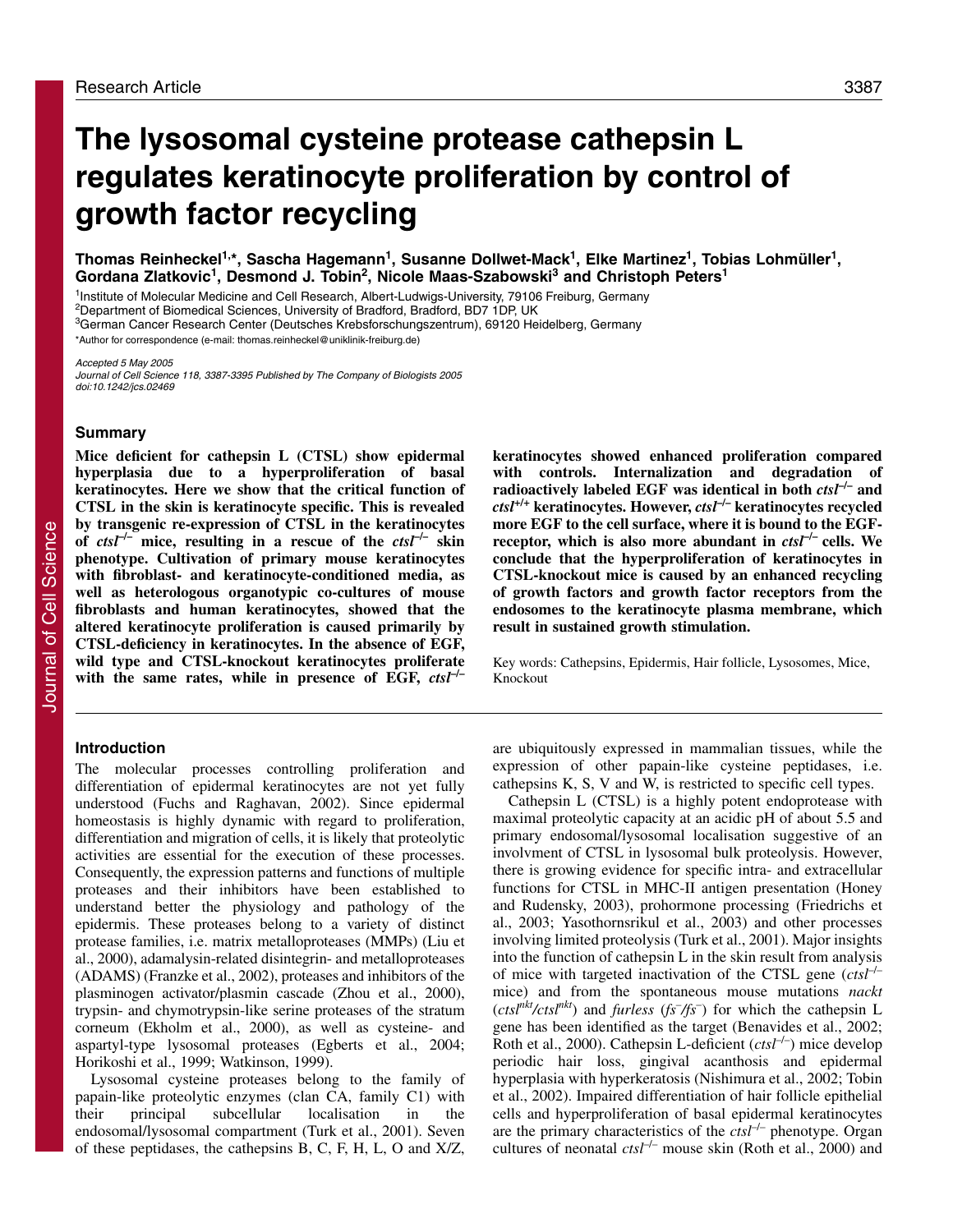crossing of *Rag2*–/– mice with *ctslnkt*/*ctslnkt* mice (Benavides et al., 2002) revealed that the skin phenotype is independent of systemic, i.e. immunological, effects.

The present study was initiated to investigate the relationship of genotype to phenotype in the epidermis of  $ctsI^{-/-}$  mice. Specifically, we aimed to identify the cell type and the cellbiological processes in which CTSL exerts essential functions in the skin. Transgenic epithelial-specific re-expression of CTSL in *ctsl<sup>-/-</sup>* mice, together with organotypic skin cultures and conditioned cell culture media revealed that CTSL activity is critically important in keratinocytes. Furthermore, we provide evidence for an increased proliferative response of CTSL-deficient keratinocytes to EGF, which is due to an increased level of EGF-receptor and increased recycling of internalized ligand in the absence of CTSL.

# **Materials and Methods**

## Generation of K14-CTSL transgenic mice and Tg(K14-  $CTSL$ );*ctsl<sup>-/–</sup>* mice

The generation, maintenance and breeding of the animals used in this study were performed in accordance with our institutional regulations. The full-length murine *CTSL* cDNA (1.2 kb), including stop codon but without polyadenylation signal, was inserted into an expression cassette that includes the cloning vector pBluescript (Stratagene), a 2.1 kb human keratin 14 promoter (K14) followed by a 0.65 kb rabbit β-globin intron and a transcription termination/polyadenylation fragment [poly(A), 0.63 kb] of the human growth hormone gene (Munz et al., 1999). The CTSL cDNA was inserted between the intron and the poly(A) fragment. Standard procedures were followed to generate transgenic mice by microinjection of the purified expression cassette into the pronuclei of one-cell-stage embryos and their subsequent re-transfer into the oviducts of pseudopregnant recipient females. Mouse tail DNA was analyzed for integration of the transgene (founder analysis and routine genotyping) by a PCR spanning from the 5′ untranslated region to exon 5 of the *CTSL* gene allowing unambiguous identification of the integrated *CTSL* cDNA. About half of the offspring mice carried the transgene. Subsequently, transgenic mice were bred with the *CTSL*-knockout mouse strain establishing the new mouse line  $Tg(K14-CTSL);ctsI^{-/-}$ .

## Quantitative real-time PCR

Total RNA from murine tissues was prepared using the 'RNeasy Mini kit' (Qiagen, Hilden, Germany). Reverse transcription for the generation of cDNA from total RNA was performed by using a firststrand cDNA synthesis kit (Invitrogen, Karlsruhe, Germany). For expression analysis of cathepsin L and glyceraldehyde-3-phosphate dehydrogenase (GAPDH), PCR amplification of the reversetranscribed cDNA was performed using equivalent amounts of the intercalating SYBR-green dye, cDNA/RNA, Taq-polymerase and specific primers (CTSL: 5'-GCACGGCTTTTCCATGGA-3' and 5'-CCACCTGCCTGAATTCCTCA-3′; GAPDH: 5′-TGCACCACCA-ACTGCTTAG-3′ and 5′-GATGCAGGGATGATGTTC-3′) under the following conditions: 1 cycle for 1 minute at 72°C, 50 cycles (94°C for 15 seconds, 60°C for 30 seconds, 72°C for 30 seconds) and 1 cycle at 72 $^{\circ}$ C for 7 minutes in the MyiQ<sup>TM</sup> single-color real-time PCR detection system (BioRad, München, Germany). The resulting PCR products were visualized by ethidium bromide staining after separation on 2% (w/v) agarose gels.

# Histology and immunohistochemistry

For histological assessment, back skin sections of 5 μm were deparaffinized in xylene, hydrated in graded ethanol solutions and stained with hematoxylin/eosin. Goat anti-mouse CTSL antibody (R&D Systems, Wiesbaden, Germany; 0.2  $\mu$ g ml<sup>-1</sup>) and rat antimouse Ki67 antibody (DakoCytomation, Hamburg, Germany; dilution 1:200) were used for the detection of CTSL and of the proliferation marker Ki67, respectively. In sections from organotypic co-cultures, antibodies directed against Ki67 (ab833; Abcam, Cambridge, UK; dilution 1:100), transglutaminase (ab421; Abcam; dilution 1:100) and cytokeratin 10 (ab9026; Abcam; dilution 1:100) were used. Peroxidase-based detection of the primary antibodies was performed according to the instructions of the 'Vectastain Elite ABC Kit' (Vector Laboratories, Burlinghame, CA). Microscopy was performed with an Axioplan microscope (Zeiss, Stuttgart, Germany) and digital images were obtained with an Axiocam camera (Zeiss).

#### Detection of CTSL enzyme activity

CTSL proteolytic activity was determined in epidermal lysates (100 μg protein) by degradation of the fluoropeptide Z-Phe-Arg-4-methylcoumarin-7-amide (20 μM; Bachem) in the presence of the CTSBspecific inhibitor CA074 (1.5 μM; Bachem) at pH 5.5. The release of 7-amino-4-methyl-coumarin was continuously monitored for 1 hour by spectrofluorometry at excitation and emission wavelengths of 360 nm and 460 nm, respectively.

## Preparation of primary dermal fibroblasts and keratinocytes from mouse skin

For isolation of dermis and epidermis the skin of 3-day-old wild-type or *ctsl*–/– mice was incubated in 0.25% trypsin solution at 4°C for 24 hours. Subsequently, dermis and epidermis were carefully separated. For preparation of primary dermal fibroblasts, the dermis was cut into small pieces and digested in 5 ml M-199 medium containing 0.35% (w/v) collagenase at 4°C for 45 minutes. The cell suspension was cleared through a 100 μm cell strainer, cells were collected by centrifugation and resuspended in DMEM containing 5% FCS. The fibroblast culture was incubated at 37 $^{\circ}$ C with 5% CO<sub>2</sub> and the medium was changed every 48 hours. For preparation of primary keratinocytes epidermal pieces of four mice were pooled, cut into small pieces and a single cell suspension was prepared by stirring in 6 ml 'self made' low calcium keratinocyte-growth medium (Calautti et al., 1995; Hennings et al., 1980) at 4°C for 1 hour. The cell suspension was cleared through a 100  $\mu$ m cell strainer and plated on a 150 cm<sup>2</sup> cell culture dish. The keratinocyte culture was incubated at 37°C with 7%  $CO<sub>2</sub>$  and the medium was changed every day.

# Organotypic co-cultures (OTC)

Heterologous OTC were performed as previously described (Maas-Szabowski et al., 2001). In brief, normal epidermal keratinocytes (NEK) derived from adult human skin were seeded  $(1 \times 10^6$  per insert) onto collagen type I gels (rat tail tendon, 3.2 mg ml–1) cast in cell culture filter inserts (pore size 3.0 μm, Falcon, Becton Dickinson, Heidelberg, Germany) containing  $1.5 \times 10^5$  ml<sup>-1</sup> fibroblasts (two different isolations of mouse  $\text{ctsl}^{+/+}$  and  $\text{ctsl}^{-/-}$  skin fibroblasts as well as human fibroblasts, respectively). After 24 hours, medium was replaced by DME-medium with  $10\%$  FCS and 50  $\mu$ g ml<sup>-1</sup> L-ascorbic acid (Sigma, Deisenhofen, Germany) and cultures were raised to the air-liquid interface. Medium was replaced every second day for 7 days. Cultures were fixed in 3.7% phosphate-buffered formaldehyde and embedded in paraffin according to a standardized protocol for routine histology. Paraffin sections were stained in haematoxylin and eosin and by immunohistochemistry.

# Measurement of keratinocyte proliferation by  $[3H]$ thymidine incorporation

Three hours after the last medium change,  $[^{3}H]$ thymidine (3µCi  $ml^{-1}$  final) was added and cells were further incubated for 90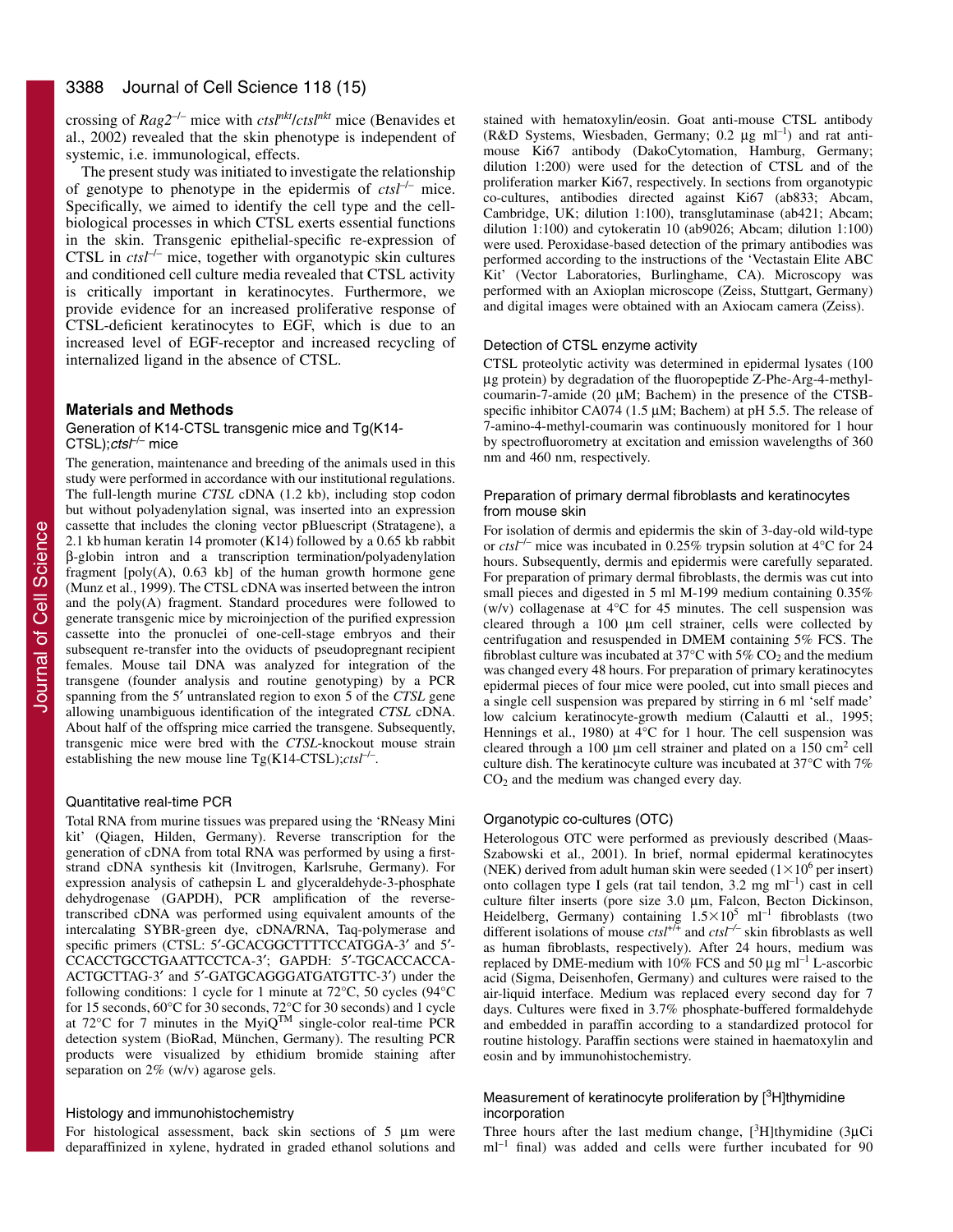minutes at  $37^{\circ}$ C with  $7\%$  CO<sub>2</sub>. Cells were washed twice with icecold PBS followed by addition of 2 ml of ice-cold 10% trichloroacetic acid (TCA) and an overnight incubation at 4°C. Precipitates were washed twice with cold 10% TCA and dissolved with 0.2 M NaOH for 5 minutes at room temperature. The sample was neutralized with an equal volume of 0.4 M HEPES buffer and [<sup>3</sup>H]thymidine incorporation was determined by scintillation counting.

# Conditioned cell culture media

Fibroblast- and keratinocyte-conditioned media, respectively, were produced by incubation of subconfluent cells with low calcium keratinocyte growth medium. After 24 hours the medium was harvested, contaminating cells were removed by centrifugation and the conditioned medium was supplemented with 50% fresh keratinocyte medium to provide sufficient nutrition for the cells. To measure the effects of conditioned media toward keratinocyte proliferation, keratinocytes were incubated with 50% conditioned medium for 3 hours followed by  $[3H]$ thymidine incorporation for 90 minutes.

# <sup>125</sup>I-EGF internalisation, degradation and recycling

Primary mouse keratinocytes were cultured for 5 days without EGF. 125I-EGF (10 nM, ICN Biomedicals GmbH, Eschwege, Germany) was added to cells at 4°C for 30 minutes. Subsequently, cells were washed twice with PBS and chased with keratinocyte medium. At appropriate

# Keratinocyte-specific function of cathepsin L 3389

chase time points the cells were washed in PBS, followed by the removal of surface-localized radioactivity by an isotonic lysinebuffered solution, pH 3.5. Internalized <sup>125</sup>I-EGF was measured by counting radioactivity in cell lysates after an acidic glycine (pH 3.5) wash. Recycling and degradation of EGF was analyzed after loading cells with 10 nM  $^{125}$ I-EGF for 30 minutes. Upon loading, the surfacelocalized <sup>125</sup>I-EGF was removed by a glycine-buffered solution (pH  $3.5$ ) and the fate of internalized  $125$ I-EGF was followed during chase at 37°C. The medium was analyzed for degraded EGF (soluble in 10% TCA with 0.5% BSA as tracer) and intact recycled EGF (precipitable by TCA) and the cells were analyzed for recycled EGF (released by the pH 3.0 buffer). In addition, degraded and intact <sup>125</sup>I-EGF was determined in cell lysates. The sum of radioactivity in all measured fractions obtained from a cell culture dish represents the total, i.e. 100%, radioactivity.

#### Detection of the EGF-receptor by western blotting

Subconfluent keratinocytes were lysed in TBS/0.1% SDS and 10 μg protein sample was applied to SDS-PAGE (8-16% gradient) and subsequently blotted onto a PVDF membrane. Monoclonal antimouse EGFR (non-phospho-Y1173) antibody (Upstate, Lake Placid, NY; at 1:1000 dilution) and mouse monoclonal anti-mouse actin antibody (ICN Biochemicals, Aurora, OH; at 1:2500 dilution) were used. The binding of secondary antibody (anti-mouse IgG-POD) was detected by the SuperSignal<sup>TM</sup> Chemiluminescent Substrate (Pierce, Rockford, IL).

#### $-0.6$  kb  $-0.6kb$  $~2$  kb  $~1.1$  kb human rabbit murine human keratin 14  $\beta$  globin cathepsin L growth hormone promotor **cDNA** intron poly (A)  $ctsI^{+/+}$ Tg(K14-CTSL);ctsl<sup>-/-</sup> B C ctsl<sup>-/-</sup> D **Fibroblasts** Keratinocytes Е **GAPDH CTSI**  $\mathbf{2}$ 3  $\overline{\mathbf{4}}$ 5 6  $\overline{7}$ 8 1 F G  $ctsl^{\ast/}$ Tg(K14-CTSL);ctsl<sup>4</sup> ie<br>
a 800<br>
F 600<br>
F 600  $0.18$ CTSL (mRNA)/GAPDH (mRNA)  $0, 16$ in epidermis  $0,14$  $0, 12$ Arg-AMC/min 500  $0, 10$ CTSL activity 400  $0,08$ 300  $0,06$ (fmol z-Phe 200  $0,04$ 100  $0,02$  $0,00$  $\Omega$ Kidney Epidermis Liver Kidney Epidermis Liver K14-CTSL;ctsl  $ctsl<sup>+/</sup>$

Data presentation and statistical analysis

Data in graphs are expressed as means±s.e.m. Statistical comparison between the *ctsl*+/+ and the *ctsl*–/– group at various time intervals was done by one-way ANOVA and by the Student's *t-*test for independent samples. Differences were considered significant at a level of *P<*0.05. Data presentation was performed with ORIGIN for Windows (Microcal Software, Northampton, MA).

**Fig. 1.** Expression of murine cathepsin L (CTSL) in skin from the backs of  $ctsI^{+/+}$ ,  $ctsl^{-/-}$  and Tg(K14-CTSL); $ctsl^{-/-}$  mice. (A) Transgene construct. Functional elements are the human keratin 14 promoter, the rabbit β-globin intron, the full-length mouse CTSL cDNA, and the human growth hormone poly(A)signal. (B-D) Immunohistochemistry for detection of CTSL (brown staining; bars 20 μm). (B) Wild type; (C)  $Tg(K14-$ CTSL); $ctsI^{-/-}$ ; and (D)  $ctsI^{-/-}$ . (E) RT-PCR (endpoint amplification; 50 cycles) for detection of CTSL and GAPDH mRNA in primary dermal fibroblasts and epidermal keratinocytes. Lanes 1 and 8: 100 bp ladder; lanes 2 and 5: *ctsl*+/+; lanes 3 and 6: Tg(K14- CTSL); $ctsI^{-/-}$ ; lanes 4 and 7:  $ctsI^{-/-}$ (representative of three independent experiments). (F) Quantitative RT-PCR (realtime) for quantification of CTSL and GAPDH mRNA in liver, kidney and epidermis of wild type (*ctsl*+/+) and Tg(K14-  $\text{CTSL}$ );*ctsl<sup>-/–</sup>* mice  $(n=3)$ . (F) CTSL proteolytic activity in epidermal lysates of wild type  $(ctsl^{+/+})$  and  $Tg(K14-CTSL); ctsl^{-/-}$ mice (*n*=2).

A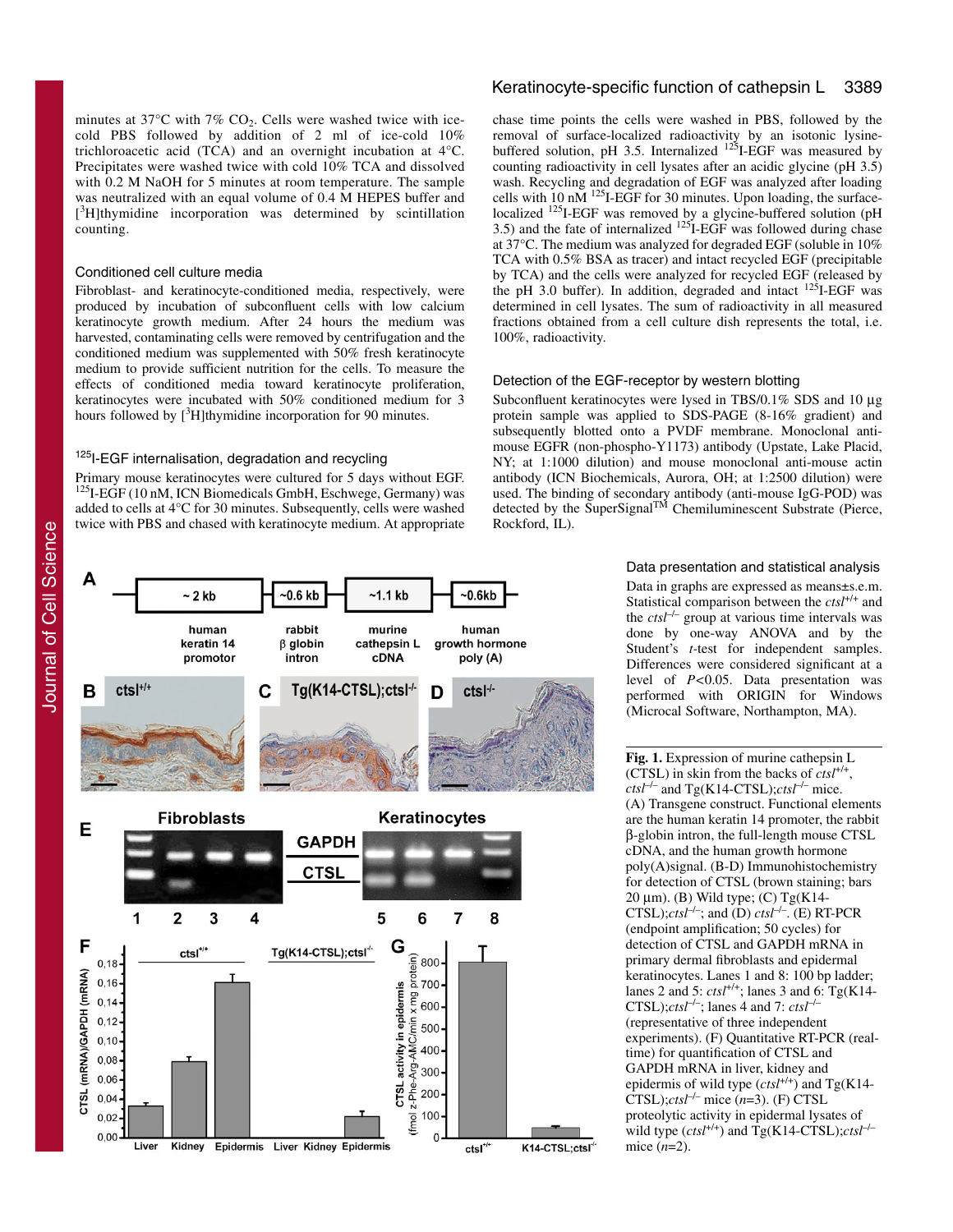# **Results**

Rescue of the  $ctsr<sup>-/-</sup>$  skin phenotype by transgenic expression of CTSL under the control of the keratin 14 promoter

To analyze CTSL functions in epithelial tissue we expressed the mouse CTSL cDNA under the control of the human keratin 14 (K14) promoter in transgenic mice (Fig. 1A). The Tg(K14-CTSL) mice are viable, fertile and did not show a skin phenotype. One of the two transgenic founder mice with single locus integration was chosen for breeding with *ctsl<sup>-/-</sup>* mice. The resulting mouse line, Tg(K14-CTSL);*ctsl<sup>-/-</sup>*, exhibits an expression pattern for CTSL in the skin which differs from that of wild-type mice (Fig. 1). By immunohistochemistry CTSL expression in wild-type skin is pronounced in the corneal layer of interfollicular epidermis (Fig. 1B), whereas Tg(K14- CTSL);*ctsl*–/– mice exhibit CTSL expression primarily in basal keratinocytes without accumulation in the upper epidermal layers (Fig. 1C). As expected, CTSL was not detectable in the skin of CTSL-knockout mice (Fig. 1D). RT-PCR revealed that CTSL is specifically expressed in primary keratinocytes of Tg(K14-  $CTSL$ ); $ctsI^{-/-}$  mice, but CTSL mRNA is not present in the corresponding dermal fibroblast culture (Fig. 1E). Quantitative RT-PCR revealed that Tg(K14-  $CTSL$ ); $ctsl^{-/-}$  epidermis contained 10-15% CTSLmRNA when compared with wild-type epidermis (Fig. 1F). In agreement with this finding, epidermal lysates of Tg(K14-CTSL);*ctsl*–/– mice exhibit about 5% CTSL activity compared with the wild type (Fig. 1G). Despite these differences in CTSL expression between wild type and  $Tg(K14-CTSL);ctst^{-1}$  mice, the epidermal thickening and hyperproliferation of basal thickening and hyperproliferation of basal keratinocytes observed in *ctsl*–/– mice are rescued in Tg(K14-CTSL); $ctsI^{-/-}$  mice (Fig. 2A-E). In addition, the characteristic transient hair loss occurring around day 30 in CTSL-knockout mice is almost completely reversed by CTSL expression controlled by the keratin 14 promoter (Fig. 2F,G). Since the K14-promoter directs expression to keratinocytes of the basal epidermal layer as well as to the outer root sheath of hair follicles (Munz et al., 1999), these data provide strong evidence that the keratinocyte represents the cell type in which CTSL is critically important for homeostasis of mouse epidermis and hair cycling.

# Hyperproliferation of  $ctsf^{-}$  keratinocytes is an autocrine process

Epidermal homeostasis involving proliferation and terminal differentiation of keratinocytes is largely regulated by mesenchymal growth factors (Fusenig, 1994). The consequence of CTSL deficiency in dermal fibroblasts for the formation of stratified keratinizing epithelia was addressed by heterologous organotypic co-cultures in which human keratinocytes grow air-exposed on a matrix of collagen I containing viable mouse fibroblasts (Maas-Szabowski et al., 2001). In skin equivalents containing either human fibroblasts,  $\text{cts1}^{+/+}$  or  $\text{cts1}^{-/-}$  mouse fibroblasts, human keratinocytes form well-stratified and differentiated epithelia (Fig. 3). No



Fig. 2. Rescue of the *ctsl<sup>-/-</sup>* skin phenotype by keratinocyte-specific reexpression of CTSL. (A-C) Immunohistochemical detection of the proliferation marker Ki67 in basal keratinocytes (brown staining; bars 20 μm). (D) Quantitative analysis of epidermal thickness of mouse back skin (Axiovision; Zeiss). (E) Ki67 proliferation index (%) calculated as Ki67 positive basal layer cells divided by total basal layer cells-100. \*\*\**P<*0.001 compared with all other groups (*n*=3, four paraffin sections per mouse).  $(F.G)$  Rescue of the periodic hair loss of CTSL-deficient mice in  $Tg(K14-$ CTSL);*ctsl–/–* mice photographed 30 days after birth.

differences were detected for the proliferation marker Ki67, nor for the epidermal differentiation markers cytokeratin 10 and transglutaminase. To further assess the para- and autocrine signaling on CTSL-deficient keratinocytes, we measured the proliferative effects of fibroblast- and keratinocyte-conditioned media on cultured *ctsl–/–* and *ctsl*+/+ primary mouse keratinocytes (Fig. 4). The source of conditioned medium (CM) had no relative effect on proliferation rates of *ctsl*+/+ keratinocytes. However, ctsl<sup>-/-</sup> keratinocytes were significantly affected by the source of CM, with reduced proliferation in CM from *ctsl–/–* fibroblasts compared with CM from *ctsl*+/+ fibroblasts and enhanced proliferation of *ctsl–/–* keratinocytes compared with *ctsl*<sup>+/+</sup> keratinocytes in medium conditioned by *ctsl*+/+ keratinocytes. Most importantly, *ctsl–/–* keratinocyte CM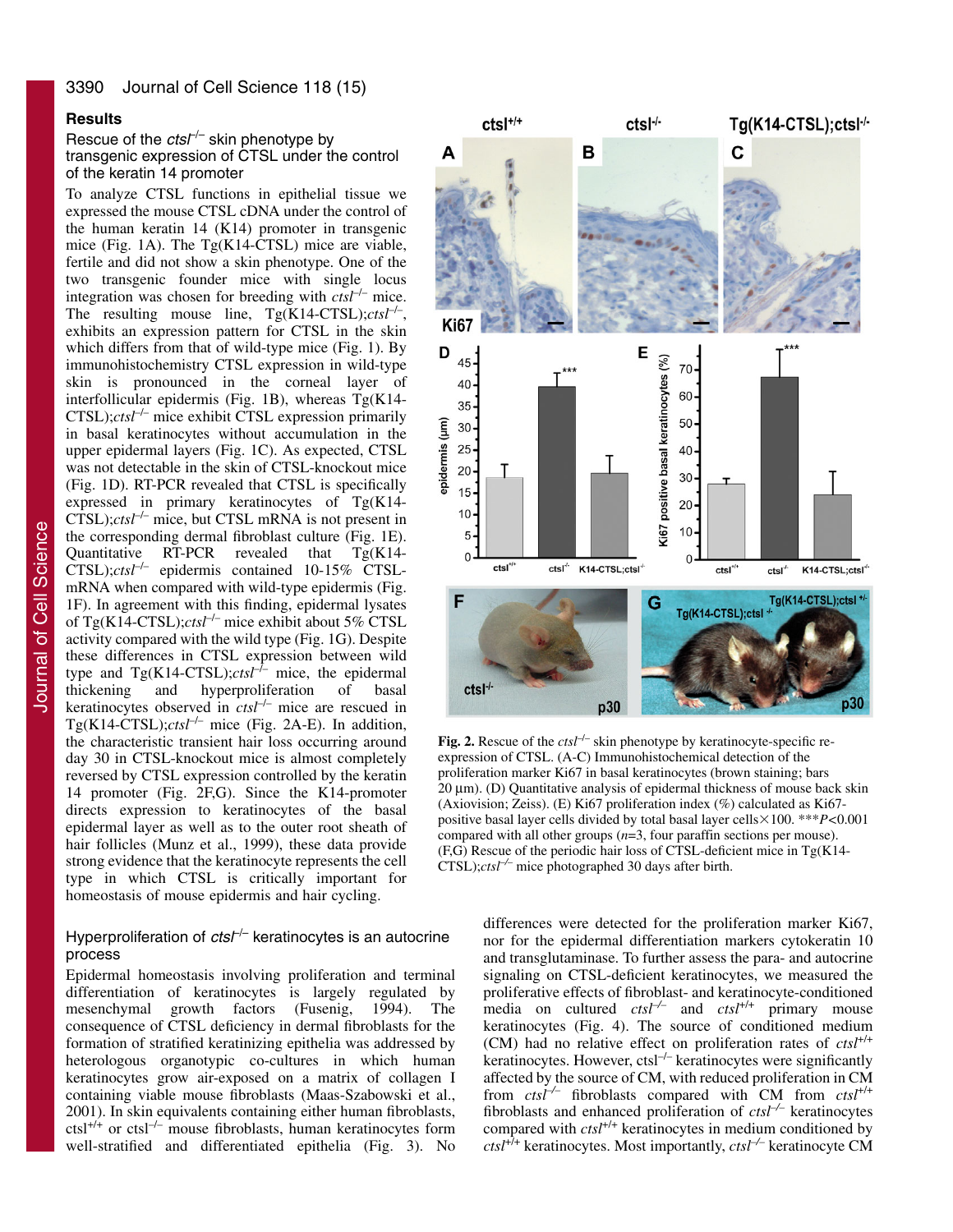

Journal of Cell Science Journal of Cell Science

**Fig. 3.** Mesenchymal-epidermal interactions assessed by heterologous organotypic co-cultures (OTC). Heterologous OTC consisting of  $cts<sup>1</sup>'+$  fibroblasts or  $cts<sup>1</sup>-$  fibroblasts in collagen type I gels topped by normal human primary keratinocytes were grown air-exposed for 7 days. Paraffin sections were stained in haematoxylin and eosin (HE) or by immunohistochemistry for the proliferation marker Ki67 (Ki67, brown nuclear staining) and the differentiation markers cytokeratin 10 (K10, brown staining) and transglutaminase (TG, brown staining). The experiment is representative for a total of 16 OTC grown with primary dermal fibroblasts from *ctsl*<sup>+/+</sup> or *ctsl*<sup>-/-</sup> skin (two independent fibroblast preparations per genotype). Bars, 100 μm.

significantly stimulated proliferation of *ctsl–/–* keratinocytes more than twofold compared with CM from  $cts l^{+/+}$ keratinocytes, suggesting an altered status of growth factor receptors on CTSL-deficient keratinocytes and enhancement of *ctsl–/–* keratinocyte proliferation by autocrine mechanisms.

# EGF-induced proliferation of  $ctsF<sup>-</sup>$  keratinocytes

The EGF-receptor is a major regulator of keratinocyte proliferation (Hashimoto, 2000). Thus, we tested the proliferative response of *ctsl*–/– and *ctsl*+/+ keratinocytes to exogenously added murine EGF (Fig. 5). Without addition of EGF, [<sup>3</sup>H]thymidine incorporation as a measure of cell proliferation is not significantly different for either CTSL



**Fig. 4.** Paracrine and autocrine effects on keratinocyte proliferation in absence of CTSL. (A) Effects of fibroblast conditioned media on proliferation of *ctsl*+/+ (pale gray columns) and *ctsl*–/– keratinocytes (dark gray columns). Proliferation was measured by  $[^{3}H]$ thymidine incorporation into DNA. \**P*<0.05 compared with all other groups. (B) Effects of keratinocyte conditioned media on proliferation of  $\frac{c \cdot t}{s}$  (pale gray columns) and  $\frac{c \cdot t}{s}$  keratinocytes (dark gray columns).  $*P<0.05$  compared with  $cts<sup>+/+</sup>; **P<0.001$  compared with all other groups.

genotype (Fig. 5A). However, culturing of keratinocytes in the presence of murine EGF resulted in significantly increased proliferation of CTSL-knockout keratinocytes as compared with wild-type cells (Fig. 5B). This finding could be explained by a higher abundance of EGF-receptor in *ctsl*–/– keratinocytes, which has also been confirmed by western blotting (Fig. 5C). This higher EGF-receptor abundance in *ctsl<sup>-/-</sup>* keratinocytes is not caused by an increase in EGF-receptor gene transcription as revealed by quantitative RT-PCR (Fig. 5D).

# EGF internalization, degradation and recycling by  $ctsf^{-}$ keratinocytes

Receptor-mediated endocytosis was assessed by internalization of  $125$ I-EGF into keratinocytes (Fig. 6). In this experiment  $ctst<sup>+/+</sup> and  $ctst<sup>-/-</sup>$  keratinocytes showed identical rates of growth$ factor internalisation. To follow the fate of the endocytosed <sup>125</sup>I-EGF, keratinocytes were loaded with radioactive growth factor at 37°C. 125I-EGF that was not internalized was removed from the cell surface by an acidic-glycine wash and the degradation as well as the re-appearance (i.e. recycling) of  $^{125}$ I-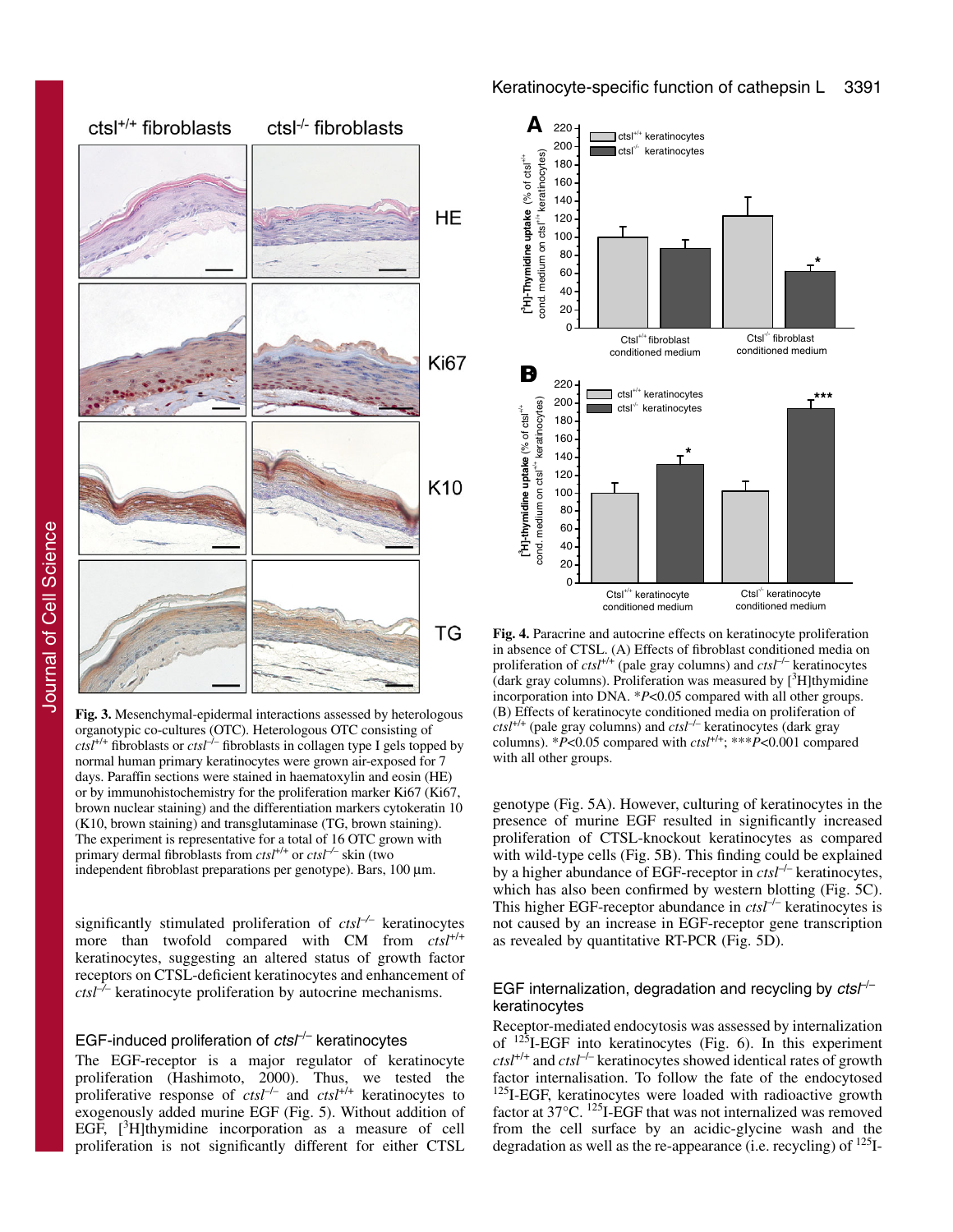3392 Journal of Cell Science 118 (15)



**Fig. 5.** CTSL-knockout keratinocytes are more responsive to EGF stimulation than wild-type cells. Proliferation of *ctsl*+/+ (pale gray columns) and *ctsl<sup>-/-</sup>* keratinocytes (dark gray columns) grown (A) in absence (no EGF) or (B) in presence (EGF) of exogenously added murine EGF (10 ng ml<sup>-1</sup>). The last supplementation with EGF was performed simultaneously with the addition of [<sup>3</sup>H]thymidine. \*P<0.05 compared with *ctsl*<sup>+/+</sup> keratinocytes. (C) Western blot for detection of EGF-receptor (EGFR) on keratinocytes and (D) quantitative RT-PCR (real-time) for quantification of EGF-receptor and GAPDH mRNA in absence of exogenous EGF.



**Fig. 6.** Internalization of <sup>125</sup>I-EGF by wild type (closed symbols) or CTSL-knockout (open symbols) primary keratinocytes. Cells were incubated with murine  $125$ I-EGF for 30 minutes at  $4^{\circ}$ C. During the chase at 37°C, cell-surface-bound 125I-EGF (triangles) and intracellular  $125$ I-EGF (squares) were quantified.

EGF in cell culture medium and at the cell surface receptor was then analyzed (Fig. 7). The intra- and extracellular amount of trichloroacetic acid-soluble EGF-degradation products was not significantly different in *ctsl*<sup>+/+</sup> and *ctsl*<sup>-/-</sup> keratinocytes (Fig. 7A,B). However, intact EGF was significantly elevated in the cell culture medium from *ctsl*–/– keratinocytes after 90 minutes (Fig. 7C). Most importantly, in comparison with wild-type cells, *ctsl*–/– keratinocytes showed significantly increased pHsensitive binding of intact <sup>125</sup>I-EGF to its receptor at the cell surface during the entire time course of the experiment (Fig. 7D). Thus,  $ctsI^{-/-}$  keratinocytes recycle more intact growth factor to the cell surface, where it is specifically bound to its receptor, which is itself more abundant on  $ctsI^{-/-}$  cells (Fig. 5C).

Together, these data strongly suggest sustained proliferation stimuli from growth factors/growth factor receptors that are, in the absence of CTSL, recycled at higher rates from the endosomal compartment of keratinocytes resulting in the observed hyperproliferation of basal keratinocytes of *ctsl*–/– mice.

# **Discussion**

Regulated proliferation is a key aspect of keratinocyte biology. CTSL-knockout mice exhibit an increased number of cells staining positive for the proliferation marker Ki67 in the epidermal basal layer and throughout the entire hair follicle epithelium (Roth et al., 2000; Tobin et al., 2002). Notably, the aberrant occurrence of proliferating cells during hair follicle regression largely contributes to the disturbed hair cycle of ctsl–/– mice (Tobin et al., 2002). Organ cultures of neonatal mouse skin suggested an autonomous deregulation of keratinocyte proliferation in the skin of *ctsl<sup>-/-</sup>* mice (Roth et al., 2000). However, whole skin is composed of the epidermal and dermal layers each containing a variety of specialized cell types. Keratinocytes and fibroblasts are the prominent epidermal and dermal cell types, respectively. These epithelial and mesenchymal cells secrete multiple para- and autocrine growth factors that form a complex signaling network for the regulation of epidermal proliferation and differentiation (Fusenig, 1994). By three complementary experimental approaches we provide evidence for a critical role of CTSL in the proliferation of basal epidermal keratinocytes and exclude a contribution of mesenchymal cells to the epidermal thickening of  $ctsI^{-/-}$  mice. We first performed a genetic rescue experiment by expressing mouse CTSL specifically in the basal epidermal layer. Breeding of these transgenic mice with *ctsl*–/– mice resulted in a normal proliferation index for basal keratinocytes, physiological epidermal thickness and normal hair coat in the otherwise CTSL-deficient mice. Interestingly, an mRNA expression level of 10-15% and an enzyme activity of about 5% as compared with the wild-type was sufficient to rescue the epidermal and hair cycle phenotype in the Tg(K14-  $CTSL$ ); $ctst^{-1/2}$  mice. Secondly, we employed heterologous organotypic co-cultures that have been used previously to investigate the effects of growth factors released from genetically modified mouse fibroblasts on the formation of a stratified epithelium composed of human keratinocytes (Szabowski et al., 2000). Our results obtained with this system show that CTSL-deficiency in dermal fibroblasts does neither affect the proliferation nor the differentiation of keratinocytes,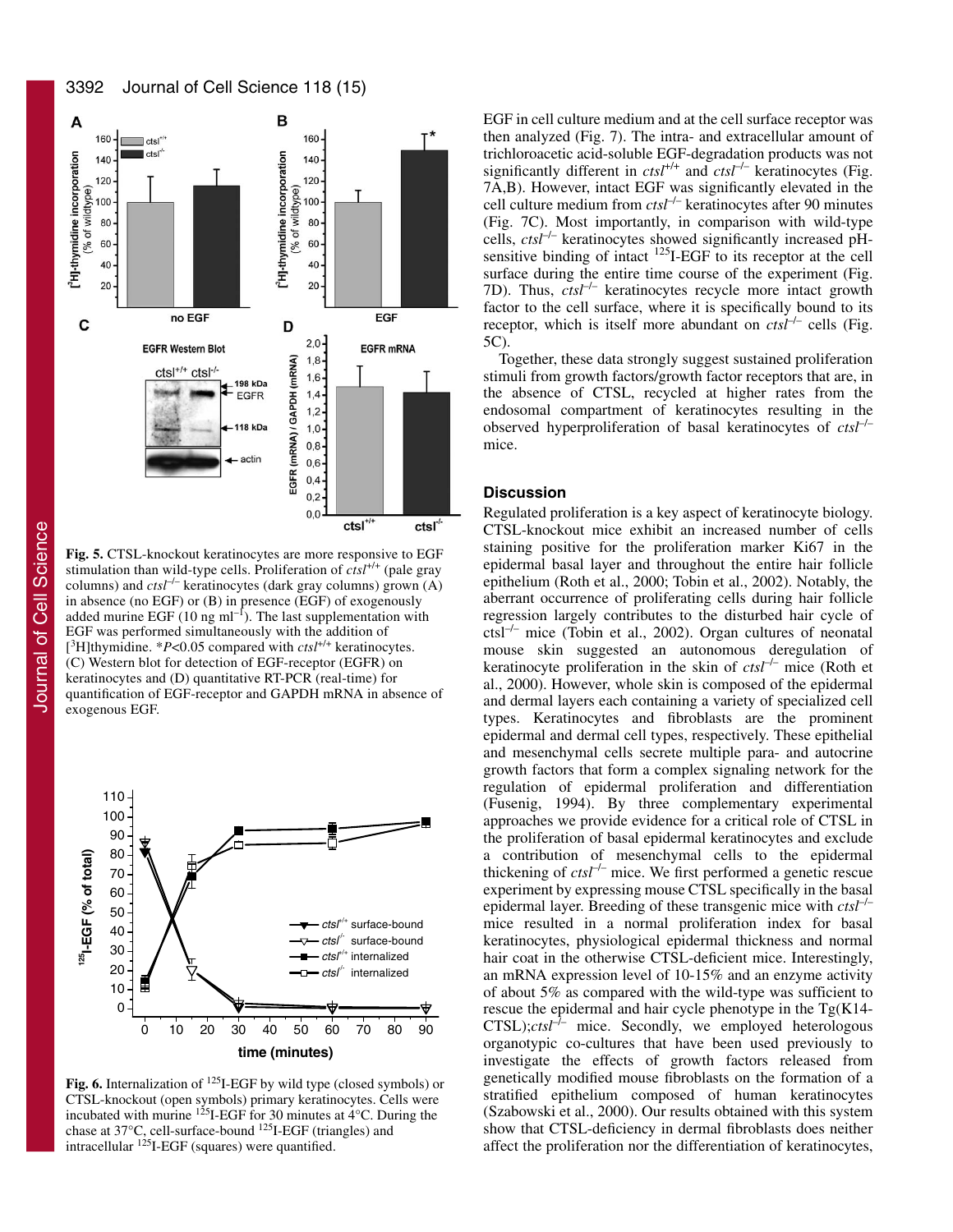

Fig. 7. Enhanced recycling of <sup>125</sup>I-EGF in *ctsl<sup>-/-</sup>* keratinocytes. After loading the cells for 30 minutes, cell-surface-bound <sup>125</sup>I-EGF was removed by an isotonic pH 3.5 wash and the fate of the internalized <sup>125</sup>I-EGF was followed during chase at 37°C. (A) Degradation of intracellular <sup>125</sup>I-EGF in *ctsl*<sup>+/+</sup> and *ctsl*<sup>-/-</sup> keratinocytes. (B) Degraded <sup>125</sup>I-EGF in the medium. (C) Intact <sup>125</sup>I-EGF in the medium. \**P*<0.05 between *ctsl*<sup>+/+</sup> and *ctsl*–/– of the corresponding time point. (D) Cell surface (receptor-bound) 125I-EGF releasable by incubation at pH 3.5. \**P*<0.05, \*\**P*<0.01 between  $\text{ctsl}^{+/+}$  and  $\text{ctsl}^{-/-}$  of the corresponding time point.

which further excludes a CTSL-dependent role of dermal fibroblasts in epidermal proliferation. Thirdly, the results using conditioned media (CM) support a keratinocyte specific function of CTSL, since major effects on proliferation were only measured when CTSL-deficient keratinocytes were incubated with fibroblast CM or keratinocyte CM. The experiment with fibroblast CM suggests a paracrine effect of *ctsl–/–* fibroblasts inhibiting *ctsl–/–* keratinocyte proliferation, however, our transgenic rescue experiment and the work with organotypic co-cultures do not support this hypothesis. Most interestingly, the increased proliferation of *ctsl*–/– keratinocytes upon incubation with wild-type-keratinocyte CM was further enhanced when *ctsl<sup>-/-</sup>* keratinocyte CM was used. Two major hypotheses, each with very significant implications for regulation of epidermal cell homeostasis, can be drawn from these experiments. Firstly, *ctsl*–/– keratinocytes are more responsive to growth factors than wild-type cells. Secondly, in comparison with wild-type cells, *ctsl*–/– keratinocytes release larger amounts of active growth factors.

To test these hypotheses we investigated the EGF-receptor system, which is a prominent representative of endo-, para- and autocrine signaling regulating epidermal cell proliferation (Hashimoto, 2000). The mammalian ligands that bind to the EGF-receptor include EGF, betacellulin, epigen, amphiregulin, epiregulin, transforming growth factor- $\alpha$  and heparin-binding EGF-like growth factor (Harris et al., 2003). It has already been shown that the latter four ligands are produced by epithelial cells, are activated by the metalloprotease ADAM 17 and act in autocrine loops (Harris et al., 2003; Sahin et al., 2004). Transgenic overexpression of transforming growth factor- $\alpha$  in murine epidermis is linked to hyperplasia and hyperkeratosis, a phenotype of interfollicular epidermis similar to CTSLdeficient mice (Vassar and Fuchs, 1991). In the present study, we chose murine EGF as the model ligand to investigate the EGF-receptor system of CTSL-deficient keratinocytes. EGF is to a large extent synthesized by the submaxillary glands, but neither by fibroblasts nor by keratinocytes (Harris et al., 2003). Therefore, in keratinocyte cultures it is present only in minor amounts, these being derived from the fetal calf serum, which is essential for the cultivation of primary mouse keratinocytes. Thus, the measured EGF-induced proliferation can be contributed to the exogenously added growth factor. In these experiments CTSL-knockout keratinocytes were more responsive to EGF than wild-type keratinocytes. This is most likely due to the increased amount of EGF-receptor present in  $\frac{cts}{t}$ <sup>-*l*</sup> keratinocytes. Since EGF-receptor gene transcription is not affected in *ctsl*–/– keratinocytes, increased EGF-receptor levels are due to post-transcriptional mechanisms. These could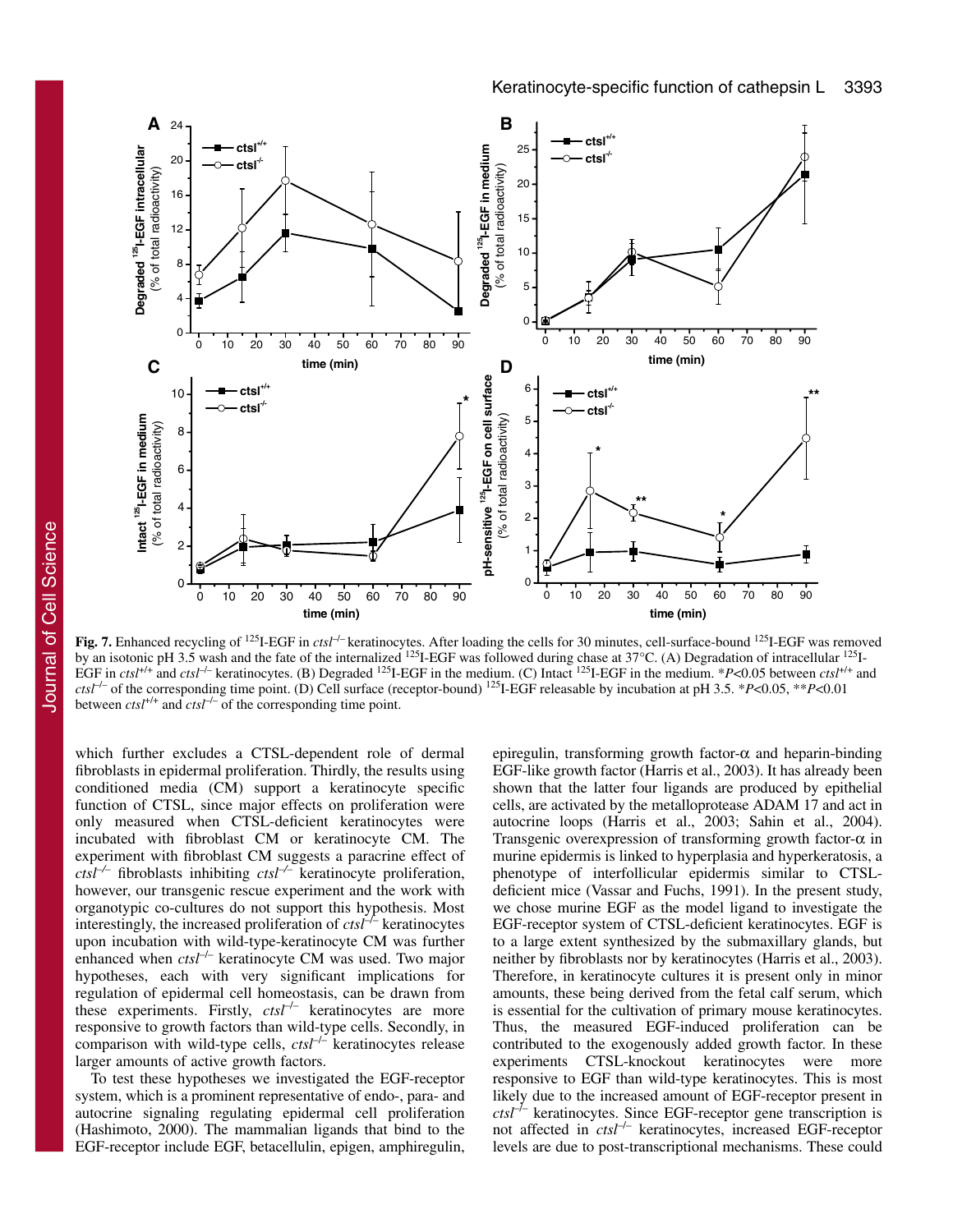#### 3394 Journal of Cell Science 118 (15)

be increased translation efficiency or, more likely, a prolonged half-life of the receptor. Plasma membrane signaling receptors, like the EGF-receptor and their ligands are internalized into endosomes and can be completely degraded after fusion of these endosome/multivesicular bodies with lysosomes (Sorkin and Von Zastrow, 2002). Inhibitor studies have suggested that the EGF-receptor can be degraded by a cathepsin L-like protease (Hiwasa et al., 1988) and that CTSL is involved in degradation of the insulin-like growth factor binding protein-3 (Zwad et al., 2002). It has also been shown that EGF is degraded in hepatocytes by cathepsin B, which is another representative of the papain-like cysteine peptidases (Authier et al., 1999). However, a part of the internalized receptors and/or ligands are recycled to the cell surface via recycling endosomes. Thus, balanced internalization, degradation and recycling of signaling receptors are each essential components for the regulation of cellular signal transduction, i.e. in signal termination and resensitization processes (Sorkin and Von Zastrow, 2002). Our results on the fate of 125I-EGF in *ctsl*–/– keratinocytes indicate normal receptor mediated internalisation and no defect in EGF degradation. However, the recycling of intact EGF was significantly enhanced in *ctsl<sup>-/-</sup>* keratinocytes. We propose that increased recycling of active growth factors (e.g. EGF) in CTSL-knockout keratinocytes is the mechanism that results in the stimulation of keratinocyte proliferation by medium conditioned by *ctsl*–/– keratinocytes. In our investigation of 125I-EGF recycling, most of the recycled EGF could immediately bind to its receptor (DeWitt et al., 2001), which is present at high levels on CTSL-deficient keratinocytes. Since EGFreceptor transcription does not vary between the CTSL genotypes, we assume that the recycling of not only the ligand but also the EGF-receptor is increased in *ctsl<sup>-/–</sup>* keratinocytes.

In conclusion, we have shown that critical CTSL functions in the skin are keratinocyte-specific and are most likely located in the endosomal/lysosomal compartment. We propose a model were enhanced recycling of plasma membrane receptors and their ligands, with the EGF-receptor system as a prominent example, results in increased proliferation of basal keratinocytes and, therefore, in epidermal thickening of CTSLknockout mice. Since the epidermal phenotype of CTSLdeficient mice is unique among the existing knockout models for cysteine-cathepsins (Halangk et al., 2000; Ondr and Pham, 2004; Pham and Ley, 1999; Saftig et al., 1998; Shi et al., 1999), the present work provides clear evidence for a cell-type specific, non-redundant function of a ubiquitously expressed lysosomal cysteine-protease.

We thank S. Werner (ETH Zürich) for providing the K14 expression vector and M. Follo (University Freiburg) for comments on the manuscript. This study was supported by grants of the Deutsche Forschungsgemeinschaft (SPP 1028, Re 1584/1-2) and the Fonds der Chemischen Industrie (T.R., C.P.).

#### **References**

- **Authier, F., Metioui, M., Bell, A. W. and Mort, J. S.** (1999). Negative regulation of epidermal growth factor signaling by selective proteolytic mechanisms in the endosome mediated by cathepsin B. *J. Biol. Chem.* **274**, 33723-33731.
- **Benavides, F., Starost, M. F., Flores, M., Gimenez-Conti, I. B., Guenet, J. L. and Conti, C. J.** (2002). Impaired hair follicle morphogenesis and cycling with abnormal epidermal differentiation in nackt mice, a cathepsin L-deficient mutation. *Am. J. Pathol.* **161**, 693-703.
- **Calautti, E., Missero, C., Stein, P. L., Ezzell, R. M. and Dotto, G. P.** (1995). fyn tyrosine kinase is involved in keratinocyte differentiation control. *Genes Dev.* **9**, 2279-2291.
- **DeWitt, A. E., Dong, J. Y., Wiley, H. S. and Lauffenburger, D. A.** (2001). Quantitative analysis of the EGF receptor autocrine system reveals cryptic regulation of cell response by ligand capture. *J. Cell Sci.* **114**, 2301-2313.
- **Egberts, F., Heinrich, M., Jensen, J. M., Winoto-Morbach, S., Pfeiffer, S., Wickel, M., Schunck, M., Steude, J., Saftig, P., Proksch, E. et al.** (2004). Cathepsin D is involved in the regulation of transglutaminase 1 and epidermal differentiation. *J. Cell Sci.* **117**, 2295-2307.
- **Ekholm, I. E., Brattsand, M. and Egelrud, T.** (2000). Stratum corneum tryptic enzyme in normal epidermis: a missing link in the desquamation process? *J. Invest. Dermatol.* **114**, 56-63.
- **Franzke, C. W., Tasanen, K., Schacke, H., Zhou, Z. J., Tryggvason, K., Mauch, C., Zigrino, P., Sunnarborg, S., Lee, D. C., Fahrenholz, F. et al.** (2002). Transmembrane collagen XVII, an epithelial adhesion protein, is shed from the cell surface by ADAMs. *EMBO J.* **21**, 5026-5035.
- **Friedrichs, B., Tepel, C., Reinheckel, T., Deussing, J., von Figura, K., Herzog, V., Peters, C., Saftig, P. and Brix, K.** (2003). Thyroid functions of mouse cathepsins B, K and L. *J. Clin. Invest.* **111**, 1733-1745.
- **Fuchs, E. and Raghavan, S.** (2002). Getting under the skin of epidermal morphogenesis. *Nat. Rev. Genet.* **3**, 199-209.
- **Fusenig, N. E.** (1994). Epithelial-mesenchymal interactions regulate keratinocyte growth and differentiation in vitro. In *The Keratinocyte Handbook* (ed. I. Leigh, B. Watt and F. Lane), pp. 71-94. Cambridge: Cambridge University Press.
- **Halangk, W., Lerch, M. M., Brandt-Nedelev, B., Roth, W., Ruthenbuerger, M., Reinheckel, T., Domschke, W., Lippert, H., Peters, C. and Deussing, J.** (2000). Role of cathepsin B in intracellular trypsinogen activation and the onset of acute pancreatitis. *J. Clin. Invest.* **106**, 773-781.
- Harris, R. C., Chung, E. and Coffey, R. J. (2003). EGF receptor ligands. *Exp. Cell Res.* **284**, 2-13.
- Hashimoto, K. (2000). Regulation of keratinocyte function by growth factors. *J. Dermatol. Sci.* **1**, S46-S50.
- **Hennings, H., Michael, D., Cheng, C., Steinert, P., Holbrook, K. and Yuspa, S. H.** (1980). Calcium regulation of growth and differentiation of mouse epidermal cells in culture. *Cell* **19**, 245-254.
- **Hiwasa, T., Sakiyama, S., Yokoyama, S., Ha, J. M., Noguchi, S., Bando, Y., Kominami, E. and Katunuma, N.** (1988). Degradation of epidermal growth factor receptors by cathepsin L-like protease: inhibition of the degradation by c-Ha-ras gene products. *FEBS Lett.* **233**, 367-370.
- Honey, K. and Rudensky, A. Y. (2003). Lysosomal cysteine proteases regulate antigen presentation. *Nat. Rev. Immunol.* **3**, 472-482.
- **Horikoshi, T., Igarashi, S., Uchiwa, H., Brysk, H. and Brysk, M. M.** (1999). Role of endogenous cathepsin D-like and chymotrypsin-like proteolysis in human epidermal desquamation. *Br. J. Dermatol.* **141**, 453-459.
- **Liu, Z., Zhou, X., Shapiro, S. D., Shipley, J. M., Twining, S. S., Diaz, L. A., Senior, R. M. and Werb, Z.** (2000). The serpin alpha1-proteinase inhibitor is a critical substrate for gelatinase B/MMP-9 in vivo. *Cell* **102**, 647-655.
- **Maas-Szabowski, N., Szabowski, A., Stark, H. J. Andrecht, S., Kolbus, A., Schorpp-Kistner, M., Angel, P. and Fusenig, N. E.** (2001). Organotypic co-cultures with genetically modified mouse fibroblasts as a tool to dissect molecular mechanisms regulating keratinocyte growth and differentiation. *J. Invest. Dermatol.* **116**, 816-820.
- **Munz, B., Smola, H., Engelhardt, F., Bleuel, K., Brauchle, M., Lein, I., Evans, L. W., Huylebroeck, D., Balling, R. and Werner, S.** (1999). Overexpression of activin A in the skin of transgenic mice reveals new activities of activin in epidermal morphogenesis, dermal fibrosis and wound repair. *EMBO J.* **18**, 5205-5215.
- **Nishimura, F., Naruishi, H., Naruishi, K., Yamada, T., Sasaki, J., Peters, C., Uchiyama, Y. and Murayama, Y.** (2002). Cathepsin-L, a key molecule in the pathogenesis of drug-induced and I-cell disease-mediated gingival overgrowth: a study with cathepsin-L-deficient mice. *Am. J. Pathol.* **161**, 2047-2052.
- **Ondr, J. K. and Pham, C. T.** (2004). Characterization of murine cathepsin W and its role in cell-mediated cytotoxicity. *J. Biol. Chem.* **279**, 27525-27533.
- Pham, C. T. and Ley, T. J. (1999). Dipeptidyl peptidase I is required for the processing and activation of granzymes A and B in vivo. *Proc. Natl. Acad. Sci. USA* **96**, 8627-8632.
- **Roth, W., Deussing, J., Botchkarev, V. A., Pauly-Evers, M., Saftig, P., Hafner, A., Schmidt, P., Schmahl, W., Scherer, J., Anton-Lamprecht, I. et al.** (2000). Cathepsin L deficiency as molecular defect of furless: